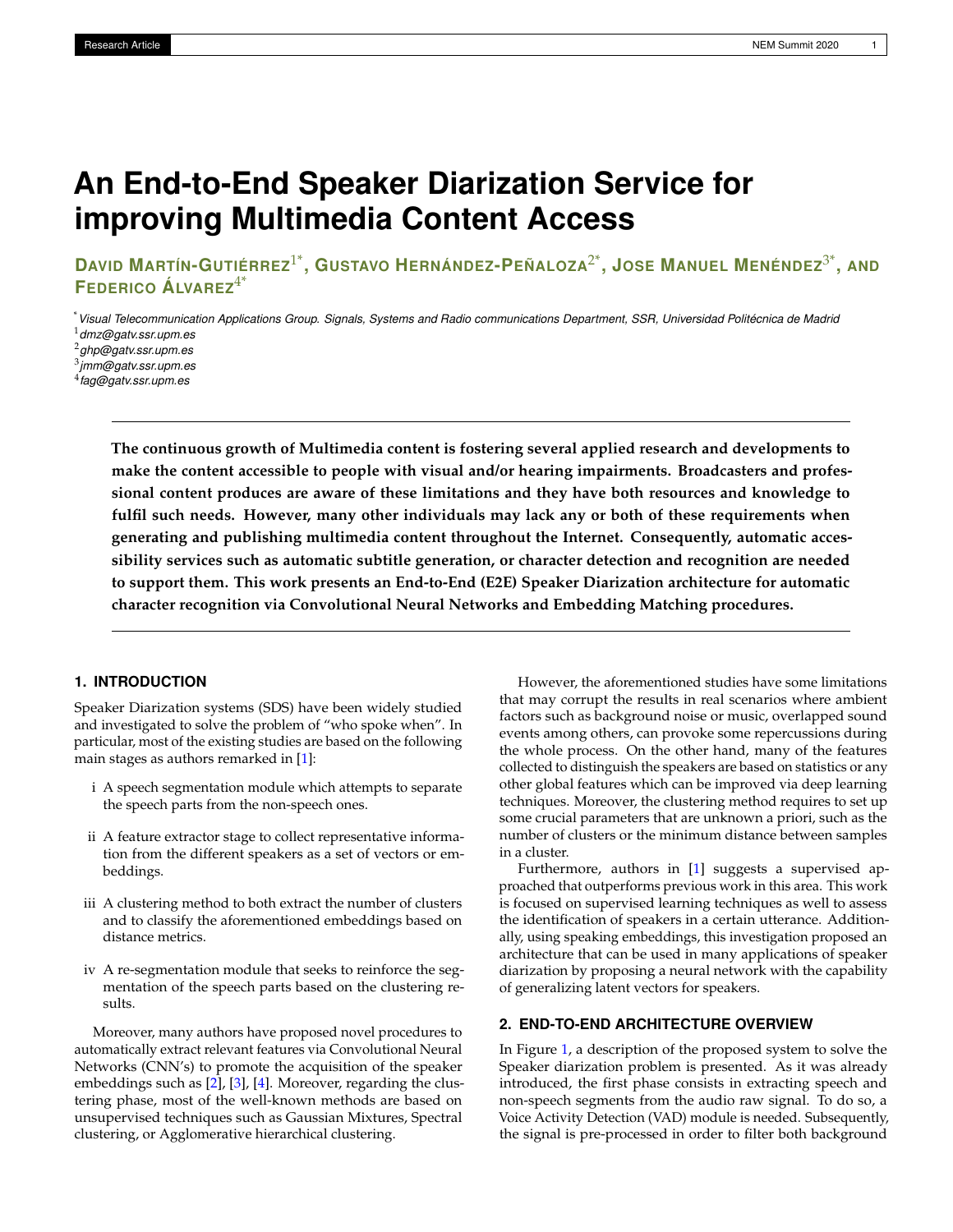or music noise as well as to compute some feature representations after performing an audio analysis. More specifically, the so-called Mel Spectrogram representation is calculated for this purpose. Then, these representations are passed through a supervised Deep Learning (DL) model based on Convolutional Neural Networks (CNN). This network is used to train a speaker classifier system which is capable of extracting latent representations of the speakers considering their Mel spectrograms as inputs. These latent representations are the ones denoted as embeddings. Finally, a Matching algorithm is used to match and associated an input embedding to the speaker who fits best according to a certain distance metric such as the cosine similarity distance.

Furthermore, the system implementation is slightly different when training or validating the model (development phase). More specifically, when training the model, the VAD module is not required since the data is already separated in speech segments and thus, this module is omitted during this phase. On the other hand, in a real situation, when a new audio signal is introduced into the system, the VAD module is employed to extract such relevant segments which correspond to speech information that needs to be both pre-processed and finally classified.

<span id="page-1-0"></span>

**Fig. 1.** A general block diagram of the proposed E2E architecture for Speaker Diarization.

#### **A. Speaker Diarization Datasets**

To perform the experiments, the LibriSpeech ASR corpus [\[5\]](#page-2-4) was used. More specifically, the dataset contains a large volume of corpus of read English speech sampled at 16kHz. Therefore, the segmentation phase is not necessary to train the models due to the fact that each utterance contains only speech regarding one specific speaker. In [1,](#page-2-5) the results of the different experiments that were conducted are presented. As one may observe, the precision of the system in this specific dataset is very high since the data is well-prepared and there is no overlapped segments and or background noise.

On the other hand, we created different datasets using the real media content which was provided by some broadcasters partners from the Easy TV consortium. We focused on the one we denoted as CSFA after the acronym of a specific multimedia content provided by some of the partners of the consortium. The dataset was annotated in a semi-automatic fashion using a character annotation tool developed within the project. Using these annotations, the different audio segments associated with each character are extracted and stored together to make easier the extraction of the data during the training process. In this case, a preprocessing step is required to remove the background noise and music from the original audio signals. Moreover, this dataset is more realistic since it is based on real media content so that, some relevant problems may arise including overlapped sounds or speakers, or the problem of unbalanced data since some characters do not appear in many episodes.

### **B. Voice Activity Detector**

The main goal of the VAD system consists in efficiently separate speech from non-speech audio segments. Several state-of-art models were both investigated and implemented to achieve the best performance in this first stage of the SDS pipeline. There exist different families of approaches: ones related to statistical modelling and others based on DL approaches. During the experiments conducted for this investigation, both families were analysed and developed to compare the performance in different scenarios. The first approach is based on changes in the energy within the human voice frequency band using median filters as authors describe in [\[6\]](#page-2-6). The second approach consists of a DL model that is trained to detect both gender and activity/nonactivity events [\[7\]](#page-2-7). The architecture is based on CNN layers to extract relevant features from the audio signal and fully connected layers to perform the classification task. The third implemented approach is based on DL models as well but in this case, the output of the model is a binary decision which returns either speech or non-speech by using a pre-trained model developed within Google's [Real-time communication for the web project.](https://webrtc.org/)

Since the datasets used in this work already provided the required speech-segments, this stage is skipped when training the End-to-End (E2E) architecture.

#### **C. Speaker Embedding Generation via CNN's**

The third phase of the system consists in identifying the speaker of all the speech segments. To do so, the Mel spectrogram is computed for all the available samples in the dataset. More specifically, some basic parameters were defined including the windows size of the analysis which was fixed to 2048 samples, the Hop length was fixed to 512 and the number of filters was fixed as 96 after several testing experiments.

Then, a CNN model is trained to automatically identify the different speakers based on the Mel spectrogram input. The architecture of this model consists in a three-block-VGG-Based CNN with convolutional, max-pooling and fully-connected layers. Moreover, during the training process, the so-called categorical cross-entropy loss function is minimized using the Adam optimizer technique. Additionally, a cross-validation strategy is followed to prevent the model to overfit.

Once the model is trained, the last hidden layer is used as a compressed representation of the input which it is generally denoted as a speaker embedding. More specifically, such layer consists in a low-dimensional vector that better represents the Mel spectrogram introduced in the network. Finally, in order to generate all the speaker embeddings, the whole dataset is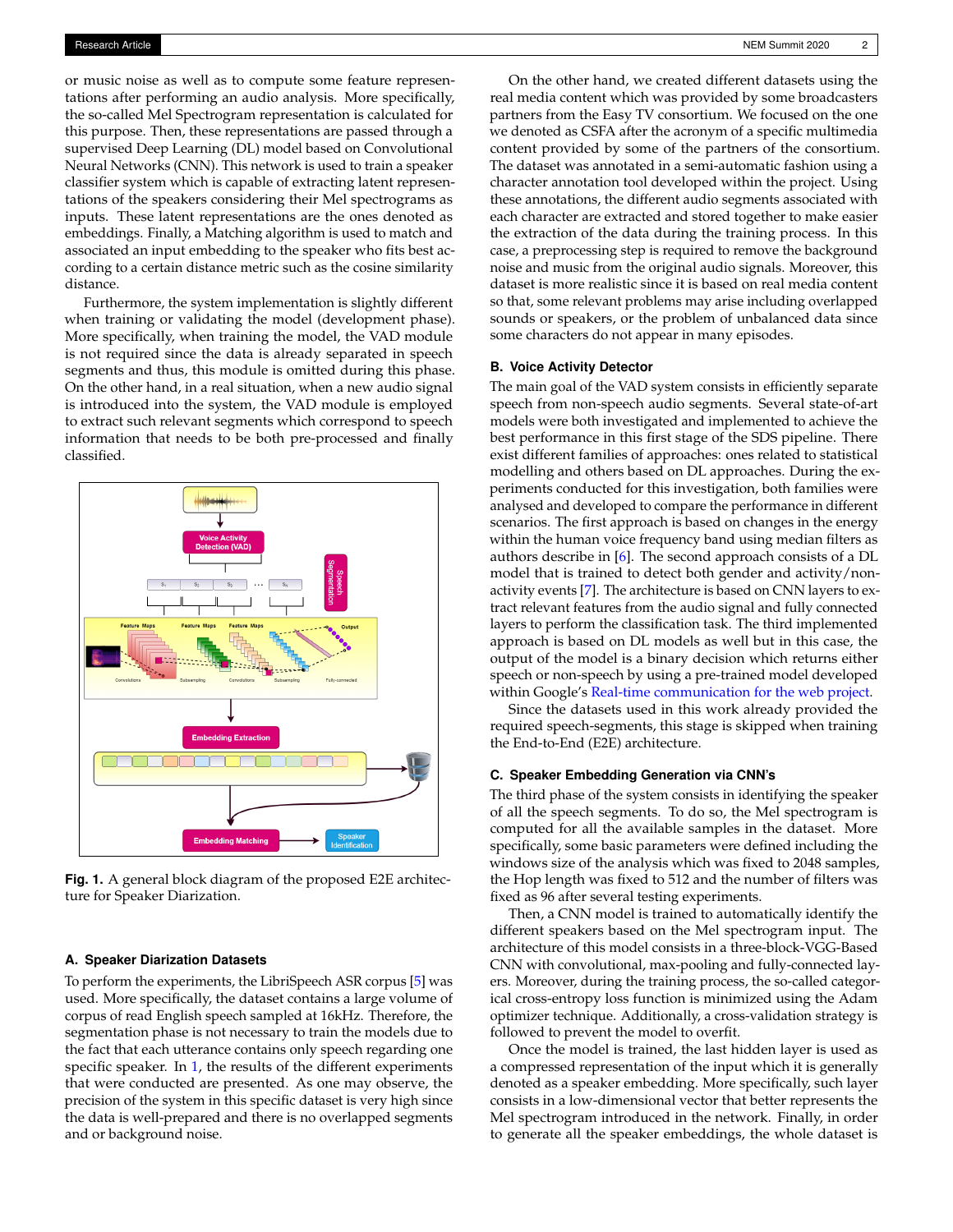| Dataset name           | Domain  | # Speakers |                     | Accuracy (Train     Val) Precision (Train     Val) Recall (Train     Val) F1-Score (Train     Val) |                  |                     |
|------------------------|---------|------------|---------------------|----------------------------------------------------------------------------------------------------|------------------|---------------------|
| LibriSpeech ASR corpus | public  |            | $96.38$     $98.82$ | $96.97 \pm 99.06$                                                                                  | 95.35     98.45  | $96.40$     $98.76$ |
| LibriSpeech ASR corpus | public  | 20         | 86.84     84.05     | 89.72     87.68                                                                                    | 84.58 1 80.74    | 83.96     84.06     |
| CSFA                   | private | 21         | $64.32$   $63.68$   | $65.25$   $64.71$                                                                                  | $3.97 \pm 64.03$ | $64.60 \pm 64.36$   |

<span id="page-2-5"></span>**Table 1.** Comparison among the different experiments conducted by employing public and custom datasets for training the whole system.

passed throughout the network and the set of vectors obtained in the embedding layer are stored to be used in the matching embedding stage.

#### **D. Matching Speaker Embedding Algorithm**

The main drawback when storing all the embeddings in the database lies in the fact that many of them may not be very representative and may lead to errors when predicting a new speaker. To address this problem, a clustering method is used to remove possible outliers: those embeddings associated to a certain speaker that may not represent it as expected. The proposed algorithm to address this issue is named as Density-Based Clustering Based on Hierarchical Density Estimates (HDBSCAN) [\[8\]](#page-3-0) which is an improvement of the density-based, hierarchical clustering method proposed in [\[9\]](#page-3-1). By performing this approach for every set of embeddings associated to each speaker, we are removing from the storage those embeddings which are outliers of the speaker and normally are associated with overlapped segments, or false positive events. Additionally, the centroids of each of the classes (speakers) are also stored for being used when predicting a new audio signal based on the remaining embedding.

Furthermore, a distance-based algorithm is needed as well to perform the final classification task when a new audio signal is introduced into the system. More specifically, When a new input feeds the E2E, a new speaker embedding is obtained and thus, it must be associated to any of the speakers available in the dataset if and only if, the distance between such speaker embedding and the centroid embedding is lower than a particular threshold.

If all the distances between pairs of embedding centroids and the new speaker embedding do not satisfy the criteria, then, the new audio signal is automatically assigned to "New Speaker", otherwise it is associated to the speaker whose centroid is closer to the speaker embedding.

#### **E. Experimental Results**

In Table [1,](#page-2-5) the results of the experiments conducted during this investigation are presented using the classical metrics employed in classification tasks. As expected, the classification metrics are much better in the public datasets since the data is balance, there is no background noise or any other event that may overlap the voice of the speaker. On the other hand, when facing with more realistic datasets such as the one built during this investigation, the system suffers from a slight degradation which can be mitigated if the data is better annotated and by incorporating more preprocessing procedures to clean as much as possible the voice signal of the speakers.

# **3. CONCLUSIONS AND FUTURE WORK**

This paper describes a complete deep learning architecture to automatically detect the speaker in any multimedia content throughout audio processing, CNNs and embedding matching algorithms.

The proposed solution is mainly focused on optimizing the subtitles generation process by automatically incorporate the current speaker in a certain moment of the multimedia which is a complex time-consuming tasks normally done by professionals of the multimedia industry.

Furthermore, the proposed schema takes advantage of CNNs in order to extract relevant features from voice signals which are generalized for any speaker. Finally, these features named as embeddings are then passed throughout a matching algorithm in order to both search and retrieve the target speaker.

Moreover, future research will be performed by merging the information from this pipeline together with some other image recognition system in order to better detect the current speaker as well as to add more value to the proposed architecture.

# **ACKNOWLEDGMENT**

This work was supported by the H2020 European Project: [Easy](https://easytvproject.eu/) [TV.](https://easytvproject.eu/) Grant no. 761999.

# **REFERENCES**

- <span id="page-2-0"></span>1. A. Zhang, Q. Wang, Z. Zhu, J. Paisley, and C. Wang, "Fully supervised speaker diarization," in *ICASSP 2019-2019 IEEE International Conference on Acoustics, Speech and Signal Processing (ICASSP),* (IEEE, 2019), pp. 6301–6305.
- <span id="page-2-1"></span>2. D. Garcia-Romero, D. Snyder, G. Sell, D. Povey, and A. McCree, "Speaker diarization using deep neural network embeddings," in *2017 IEEE International Conference on Acoustics, Speech and Signal Processing (ICASSP),* (IEEE, 2017), pp. 4930–4934.
- <span id="page-2-2"></span>3. Q. Wang, C. Downey, L. Wan, P. A. Mansfield, and I. L. Moreno, "Speaker diarization with lstm," in *2018 IEEE International Conference on Acoustics, Speech and Signal Processing (ICASSP),* (IEEE, 2018), pp. 5239–5243.
- <span id="page-2-3"></span>4. Z. Zajíc, M. Hrúz, and L. Müller, "Speaker diarization using convolutional neural network for statistics accumulation refinement." in *INTER-SPEECH,* (2017), pp. 3562–3566.
- <span id="page-2-4"></span>5. V. Panayotov, G. Chen, D. Povey, and S. Khudanpur, "Librispeech: an asr corpus based on public domain audio books," in *2015 IEEE International Conference on Acoustics, Speech and Signal Processing (ICASSP),* (IEEE, 2015), pp. 5206–5210.
- <span id="page-2-6"></span>6. J. Pang, "Spectrum energy based voice activity detection," in *2017 IEEE 7th Annual Computing and Communication Workshop and Conference (CCWC),* (IEEE, 2017), pp. 1–5.
- <span id="page-2-7"></span>7. D. Doukhan, J. Carrive, F. Vallet, A. Larcher, and S. Meignier, "An opensource speaker gender detection framework for monitoring gender equality," in *2018 IEEE International Conference on Acoustics, Speech and Signal Processing (ICASSP),* (IEEE, 2018), pp. 5214–5218.